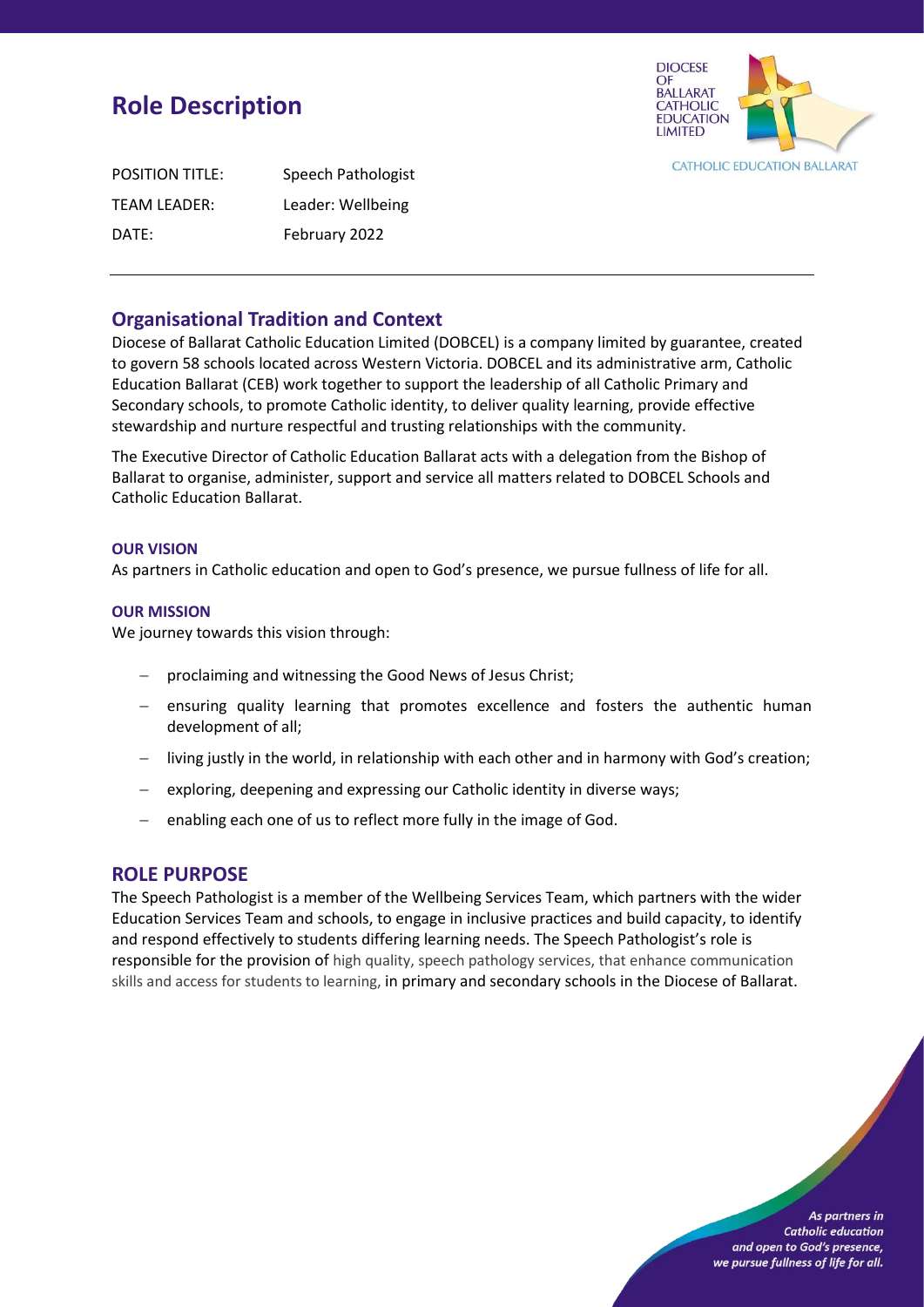# **KEY RESPONSIBILITIES**

The key responsibilities that are described may be periodically altered in accordance with changing school and organisational needs. They are:

- 1. To assess, interpret and analyse referred student data and communication needs, to support educational programming. This may include administration of standardised assessments, classroom observations and checklists. These assessments may be implemented both in person or via telepractice. Assessments can include the areas of Speech, Language, Pragmatics, Phonology, Voice and Fluency skills.
- 2. To engage with other wellbeing team members and school staff to problem solve regarding student assessment information, explain how it looks in a classroom and make any recommendations about appropriate evidence-based interventions.
- 3. To liaise with parents, colleagues in schools and the community, to support the development of a Personalised Learning Plan for students, that outlines learning goals with a focus on access to learning and inclusion.
- 4. To meet legislative and system requirements, including
	- a. Keeping and maintaining online individual records, files and notes
	- b. Providing timely reports, feedback and recommendations for programming to schools and families, following assessment of identified students
	- c. Collection, collation and maintenance of practice related data, e.g. caseload demographics and intervention effectiveness
	- d. Being an active participant in Wellbeing Team Case Allocation Team meetings
- 5. To partner with schools through ongoing professional learning and resourcing regarding communication development and how communication skills can be facilitated in every class.
- 6. To partner with schools, other Wellbeing Team staff, the Educational Services Team and families to identify, implement, monitor and evaluate evidence-based interventions.

## **Skills and Capabilities**

To be successful in this role you will need to have the following skills and capabilities:

- − strong attention to detail;
- − excellent communication skills;
- − proven ability to use initiative and resolve problems;
- − demonstrated ability to be professional and operate as an effective team member;
- − ability to be discrete and confidential with sensitive information.

## **Mandatory Requirements and Key Selection Criteria**

The following are requirements for this position:

- − a commitment to work within and align to the DOBCEL Vision and Mission;
- − a tertiary qualification in Speech Pathology with confirmed requirements for full membership of Speech Pathology Australia;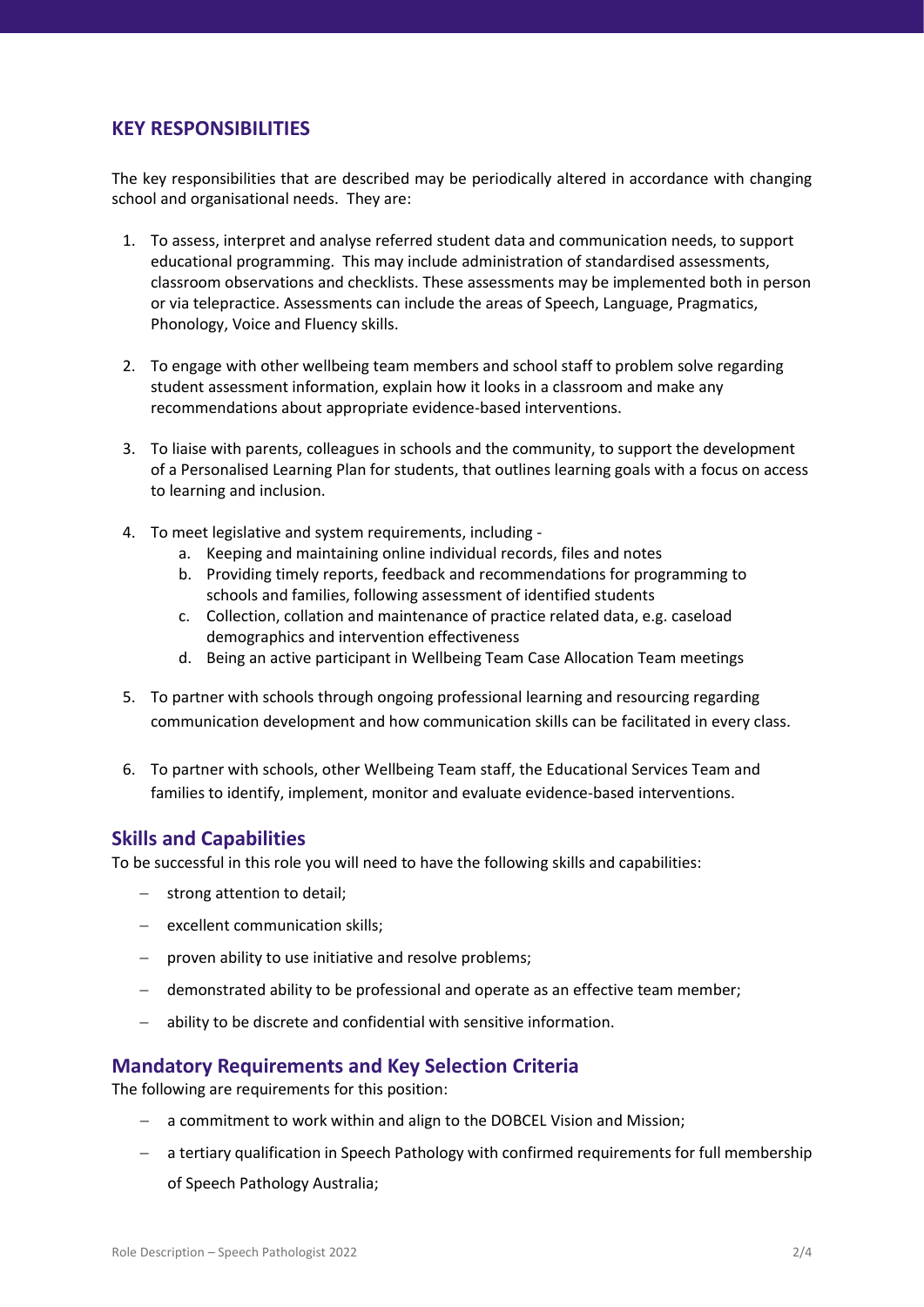- demonstrated speech pathology experience;
- − ability to support the learning of others;
- − demonstrated ability to deliver evidence-based, innovative clinical practices;
- − demonstrated high measure of confidentiality and professionalism;
- − hold a current Victorian or National Police Check;
- − hold a current Working with Children Check
- − hold a current Victorian Driver's Licence.

# **Responsibilities of all Catholic Education Ballarat Employees**

#### *Safeguarding of Children and Young People*

*All DOBCEL employees must:* 

- − conduct themselves in accordance with the DOBCEL Safeguarding Children and Young People Code of Conduct and the CECV Commitment to Child Safety;
- take all appropriate action to reasonably protect children and young people, including being aware of all mandatory reporting obligations.

#### *Health and Safety*

*DOBCEL is committed to providing a work environment that is safe and free of risks to health.*

To achieve this all employees must:

- − take reasonable care for their own health and safety and the safety of others;
- − provide all relevant information regarding any medical condition that may require Emergency Services to be called; or that could impact on their ability to perform their duties;
- not 'intentionally or recklessly interfere with or misuse' anything provided at the workplace;
- − report all hazards and incidents as required.

#### *Partnering and Communication*

*All employees have a responsibility to demonstrate positive and effective communication.* 

To achieve this all employees must:

- − promote a culture of partnering and collaboration;
- ensure appropriate and professional language is demonstrated in every interaction;
- provide timely support to maintain teamwork;
- maintain effective and professional relationships with all internal and external stakeholders.

#### *Performance and Professional Development*

*All employees have a responsibility to undertake continuous professional development.* 

To achieve this all employees must:

- participate in regular team meetings as required;
- develop individual action and development plans, aligned to organisational and role priorities;
- participate in performance review processes as required;